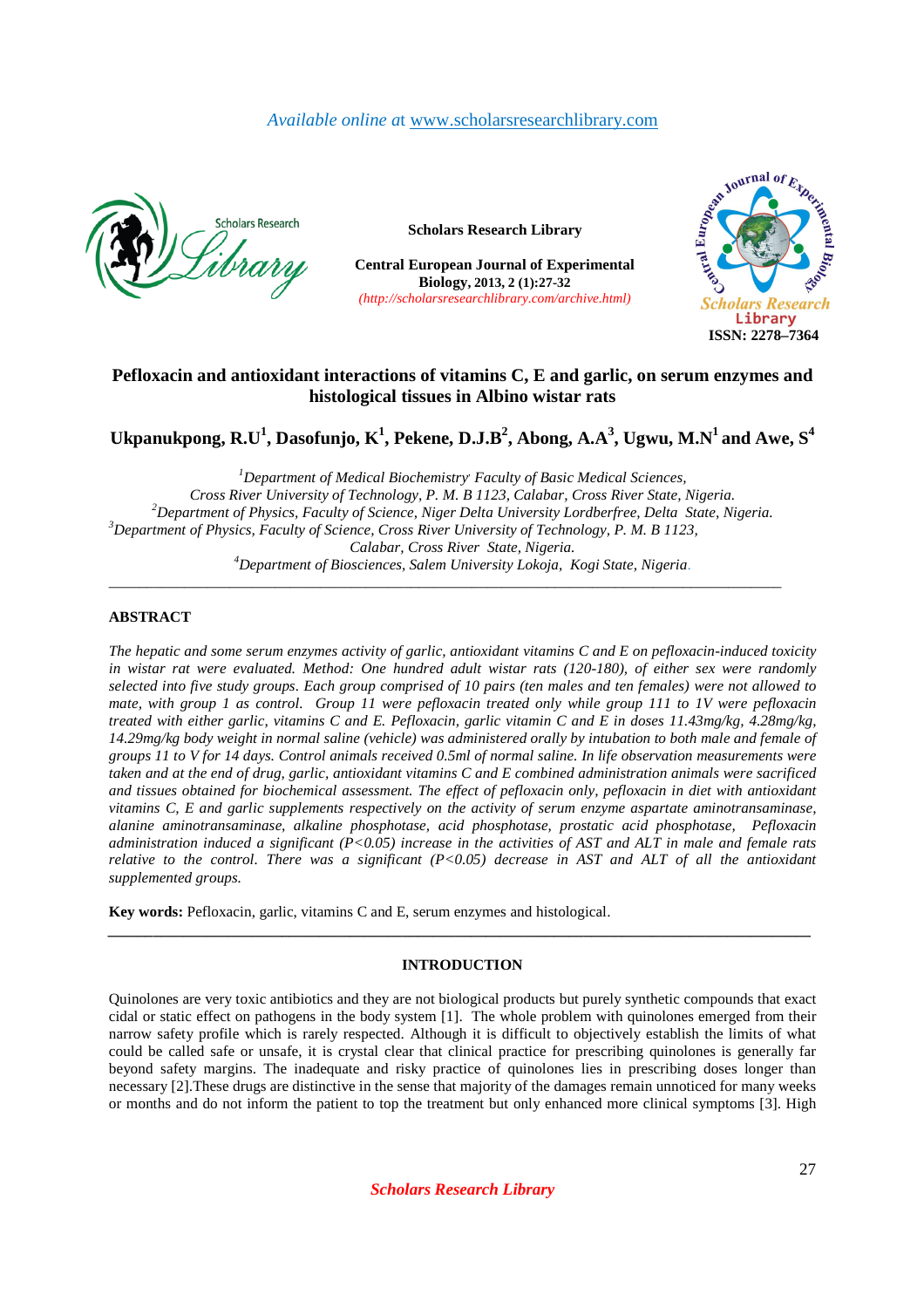doses or prolonged administration causes a disproportionate percentage of adverse effect but most times public are denied of this clinical report [1].

*\_\_\_\_\_\_\_\_\_\_\_\_\_\_\_\_\_\_\_\_\_\_\_\_\_\_\_\_\_\_\_\_\_\_\_\_\_\_\_\_\_\_\_\_\_\_\_\_\_\_\_\_\_\_\_\_\_\_\_\_\_\_\_\_\_\_\_\_\_\_\_\_\_\_\_\_\_*

Serum aspartate aminotransferase (AST) and alanine aminotransferase (ALT) are commonly used as indicators of hepatocellular damage. These enzymes are present in the liver in high concentrations and in conditions of hepatic intoxications, leak into circulation thus increasing the serum level of the enzymes [4]. The increase in concentration of these enzymes may be due to acute hepatocellular damage which may terminate into circulation. The extent of aminotransferase elevations depends on the severity of damage, which invariably cause an increase in cell permeability.

Garlic is reported to have diaphoretic, expectorant, antispasmodic, antiseptic, bacteriostatic, antiviral, hypotensive and antihelmintic properties, and to be a promoter of leukocytosis. Traditionally, it has been used as a potent therapeutic agent against chronic bronchitis, respiratory catarrh, recurrent colds, whooping cough [5]. Modern applications of garlic and its preparations is focused on their reputed antihypertensive, antiartherogenic, antithrombotic, antimicrobial, fibrinolytic, cancer-preventive and lipid-lowering effects [6] and [7]

# **MATERIALS AND METHODS**

### *The drugs:*

Pefloxacin injection (400mg/5ml), garlic supplement (300mg/5ml), vitamins C and E supplement (1000mg/ml) respectively were obtained Rabana Pharmacy, Calabar and used for the study.

### *Experimental animals and treatment protocol***:**

One hundred mature albino wistar rats of both sexes, weighing between 120-180g obtained from the disease free stock of the animal facility of Biochemistry Department, University of Calabar, Calabar, Nigeria were used for the study. Prior to experimentation, permission for the use of animals and animal protocol was obtained from the facility of Basic Medical Science animal ethics Committee, University of Calabar.

The animals were randomly selected based on average body weight into five study groups of 20 animals (10 males and 10 females) per group.

Each male and female of the study group was housed differently in a stainless cages of dimension 15m x 15m, with plastic bottom and wire screen top and were housed 10 animals per cage.

The animal room was adequately ventilated and kept at room temperature and relative humidity of  $29\pm2^0$ C and 40-70% respectively with 12 hours natural light/dark cycle. Rat chow (Pfizer feeds Nigeria Ltd, Calabar, Nigeria), and water were given to the animals *ad-libutum*. Good hygiene maintained by constant cleansing and removal of waste products of metabolism and spilled from cages daily.

Group 1 served as the control and groups 11 to V were pefloxacin, garlic, vitamin C and E supplemented groups.

Pefloxacin, garlic, vitamins C and E supplements in dose 11.43mg/kg, 4.28kg/ml and 14.29mg/kg body weight in normal saline were co-administered via oral route by intubation to animals of the test groups 11-V while control received 0.5ml of normal saline for 14 days. Dose administration was done between the hours of 0.90am and 10am daily and the doses calculated corresponds with therapeutic dosage in humans of 800/70kg, 300/70kg and1000kg body weight respectively.

In test group 11, male and female animal were treated with pefloxacin but not allowed to mate. In test group 111 to V, pefloxacin, garlic, vitamins C and E supplements were co-administered to male and female animals but not allowed to mate.

The animals were checked daily to ascertain for number of dead animals. Clinical signs of over poisoning such as hair coat, motor activity and state of feces were observed. Urine colour was also monitor daily. The animals were weighed at the commencement of the experiment and thereafter weekly to assess body weigh gains and growth rate.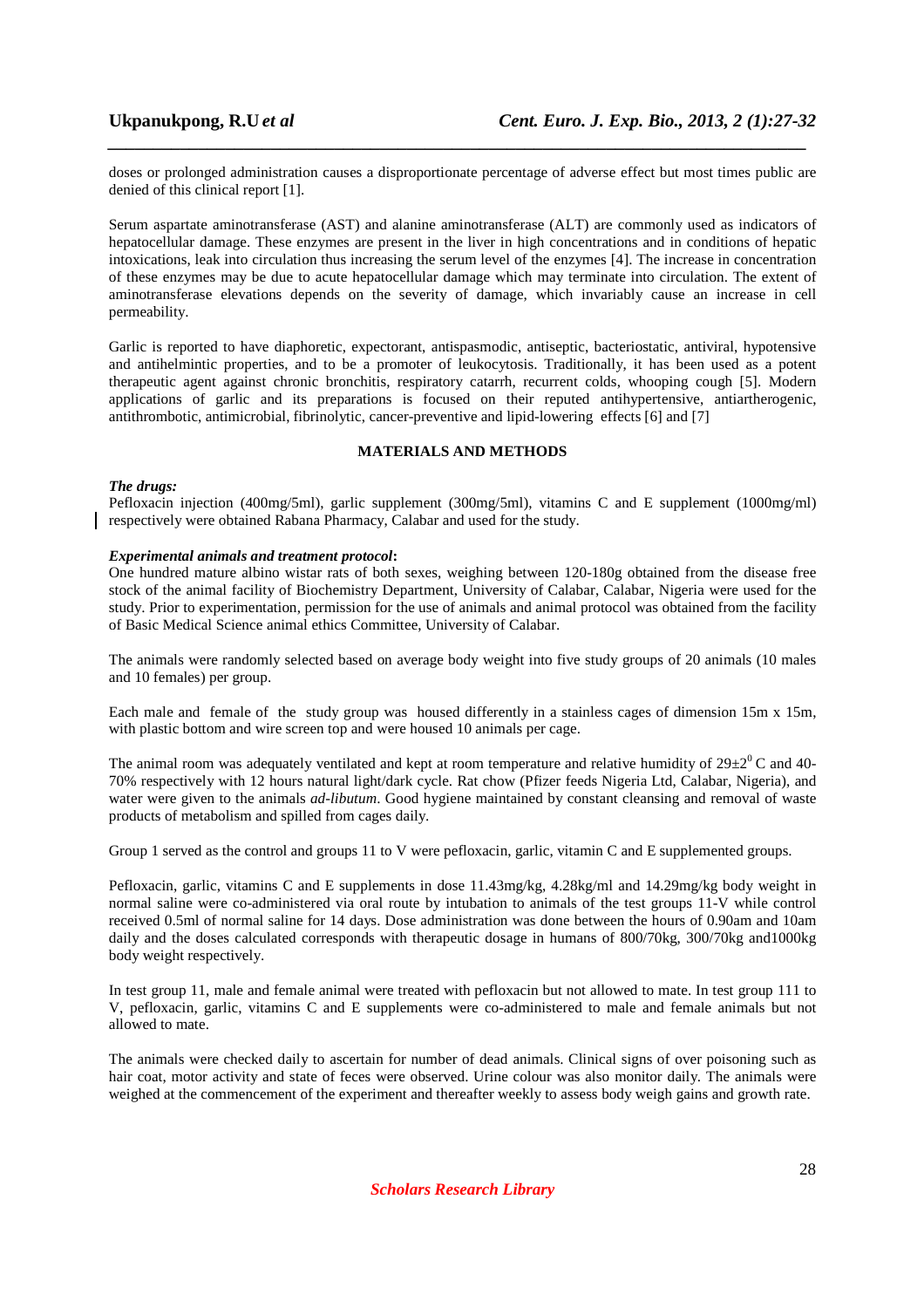#### **Estimation of Serum Aspartate and Alanine Transaminase enzyme**

Serum aspartate and alanine aminotransaminases were determined by catalytic activity from the rate of decrease in NADH measured at 340nm by malate dehydrogenase (MDH) in AST and lactate dehydrogenase (LD) coupled reaction for ALT (Reitmann and Frankel method, 1957).

*\_\_\_\_\_\_\_\_\_\_\_\_\_\_\_\_\_\_\_\_\_\_\_\_\_\_\_\_\_\_\_\_\_\_\_\_\_\_\_\_\_\_\_\_\_\_\_\_\_\_\_\_\_\_\_\_\_\_\_\_\_\_\_\_\_\_\_\_\_\_\_\_\_\_\_\_\_*

#### *Histological Analysis:*

The method of Drunny and Wellington (1980) was used for the histological analysis.

#### *Statistical analysis*

Data generated were analyzed for statistical significance by one way ANOVA and t-test of the SPSS (Statistical Package for Social Science) statistical programme using the Microsoft (MS) excel programme. All data were expressed as Mean  $\pm$  SEM and the probability tested at 95% level of confidence so as to established research hypothesis.

# **RESULTS**

### **Table 1 Effect of pefloxacin in diet supplemented with garlic and antioxidant vitamins C and E on male rat serum aminotransaminase**

| Group | Treatment                | Aspartate aminotransaminase () | Alanine aminotransaminase ( |
|-------|--------------------------|--------------------------------|-----------------------------|
|       | Normal Control (water)   | $45.4 \pm 0.17$                | $29.3 + 0.27$               |
|       | Pefloxacin Control       | $57.2 \pm 0.36^{\circ}$        | $39.4 + 0.28$ <sup>f</sup>  |
|       | Pefloxacin + vitamin C   | $48.1 + 1.28^g$                | $29.4 + 0.62$ <sup>g</sup>  |
|       | $Pefloxacin + vitamin E$ | $51.2 + 2.84$ <sup>g</sup>     | $32.5 + 1.55$ <sup>g</sup>  |
|       | $Pefloxacin + garlic$    | $46.1 + 1.24$ <sup>g</sup>     | $30.7 + 1.33$ <sup>g</sup>  |

*Value are expressed as Mean ± SEM, n =10,* 

*f = Indicates significant difference in the effect of pefloxacin (only) in diet compared with the control at (P < 0.05) level of confidence. g Indicates significant difference in the effect of diet with pefloxacin supplemented with antioxidant vitamins when compared with diet with pefloxacin only at (p<0.05) level of confidence.* 

### **Table: 2 Effect of pefloxacin in diet supplemented with garlic and antioxidant vitamins C and E on female rat serum aminotransaminase**

| Group | Treatment                | Aspartate aminotransaminase | Alanine aminotransaminase  |
|-------|--------------------------|-----------------------------|----------------------------|
|       | Normal Control (water)   | $48.0 \pm 0.22$             | $31.5 \pm 0.53$            |
|       | Pefloxacin Control       | $61.1 + 0.11$ <sup>t</sup>  | $43.5 + 0.18$ <sup>f</sup> |
|       | Pefloxacin $+$ vitamin C | $50.0 + 0.95$ <sup>g</sup>  | $32.3 \pm 0.00^8$          |
|       | $Pefloxacin + vitamin E$ | $54.2 + 2.97$ <sup>g</sup>  | $35.2 \pm 1.66^8$          |
|       | $Pefloxacin + garlic$    | $52.8 + 2.55^8$             | $34.5 \pm 2.10^8$          |

*Value are expressed as Mean ± SEM, n =10,* 

*f = Indicates significant difference in the effect of pefloxacin (only) in dietcompared with the control at (P < 0.05) level of confidence.* 

*g Indicates significant difference in the effect of diet with pefloxacin supplemented with antioxidant vitamins when compared with diet with pefloxacin only at (p<0.05) level of confidence.*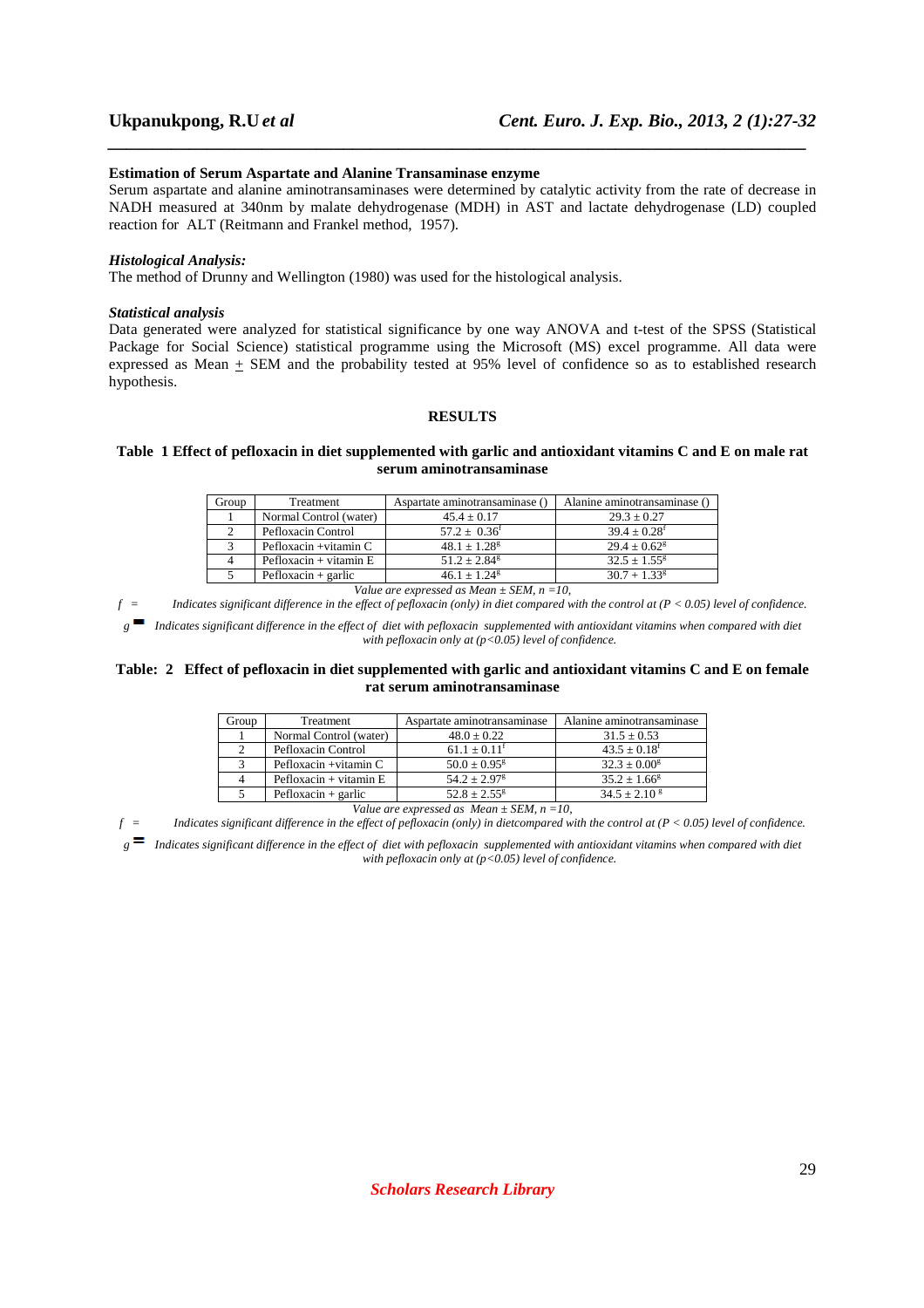

*\_\_\_\_\_\_\_\_\_\_\_\_\_\_\_\_\_\_\_\_\_\_\_\_\_\_\_\_\_\_\_\_\_\_\_\_\_\_\_\_\_\_\_\_\_\_\_\_\_\_\_\_\_\_\_\_\_\_\_\_\_\_\_\_\_\_\_\_\_\_\_\_\_\_\_\_\_*

**PLATE 3: Photomicrographs of male rat liver showing effect of pefloxacin at 11.43mg/kg body weight as compared with control group.** 



(a ) control female liver x40mag

*Scholars Research Library*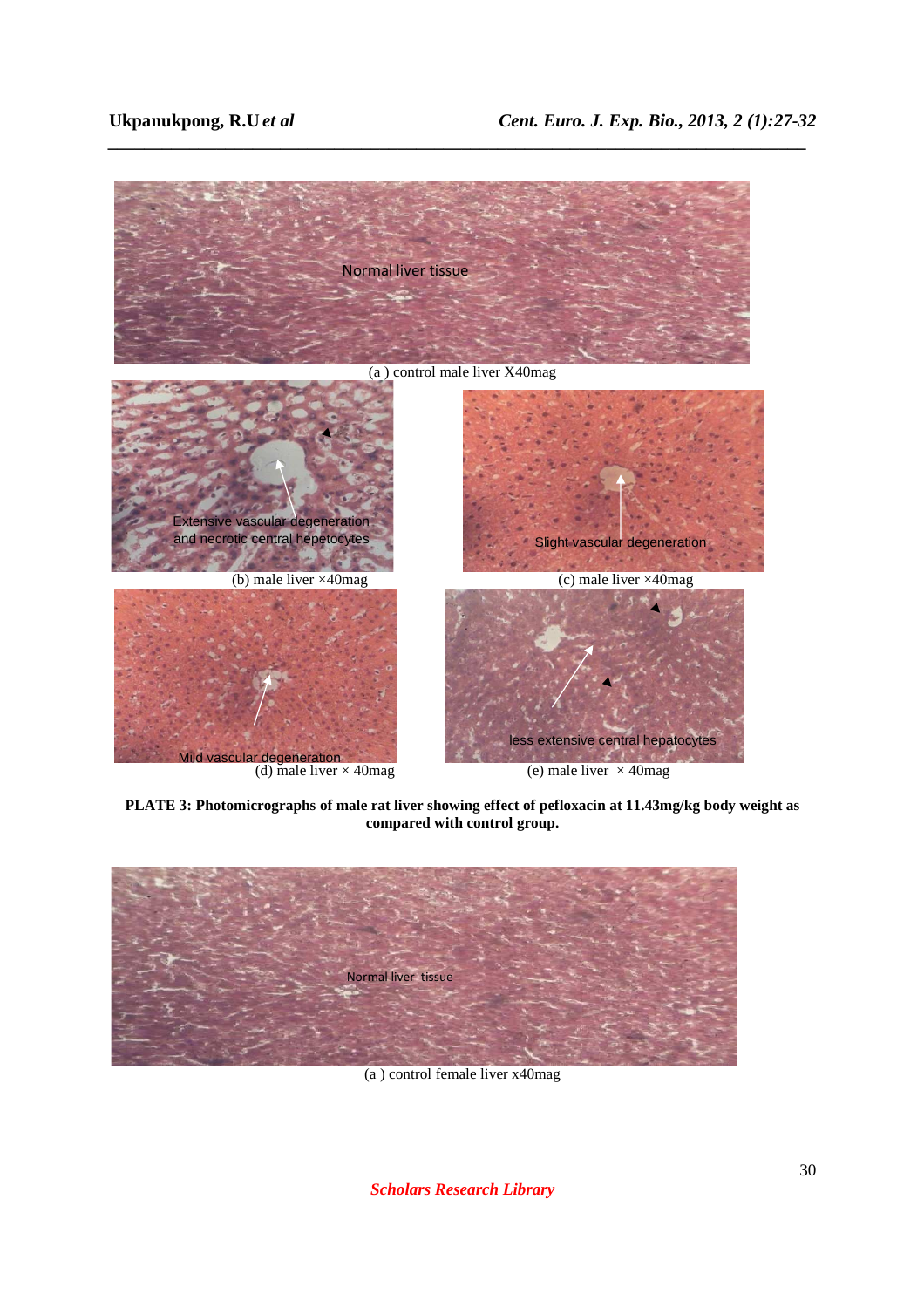

**PLATE 4:Photomicrographs of female rat liver showing effect of pefloxacinat 11.43mg/kg body weight as compared with control group** 

### **DISCUSSION**

In this research, pefloxacin treatment caused a significant increase in serum levels of AST and ALT. This increase is in agreement with the histological changes of the liver observed in rats administered pefloxacin. Similar increase in serum levels of AST and ALT has been reported for quinolone to cause damage to tissues, releasing and increasing the level of free radical species [8]. Administration of pefloxacin and antioxidant vitamins caused a significant decrease in AST and ALT which may due to the detoxifying effects of the antioxidant vitamins on the liver, thereby ameliorating the damage effect of pefloxacin. These further reduce the cellular inflammatory reactions of the hepatocytes which may have initiated leakage of enzyme into circulation. Our findings were in the agreement with the report of [9] that administration of *P. amarus* in acute and chronic hepatitis caused a significant decrease in the concentration of AST and ALT enzymes level in circulation.

The liver showed extensive vascular degeneration with hypertotropic peripheral and periportal hepatocytes, prominent germinal centers with white pulp hyperplasia and massive enteritis on pefloxacin treated rats. Administration of antioxidant vitamins mitigated the toxic effect initiated in the liver poison. A similar observation was reported by Naaz *et al*, [10] for administration of *C. odorata* extract in experimentally induced liver damage in rats.

### **REFERENCES**

[1] B. Hampel, R. Hullman and K.Schmidt. *Journal of Pediatrics Infectious Diseases*, **1997,** *40* : 29-35.

- [2]D. M. Grasela. *Journal of Clinical Infectious Diseases*, **2000,** *31* (1): 51- 58.
- [3]J. P .Monk and D. M. Campoli-Richard. *Drugs,* **1987,***3*, 29-33.

[4] B. K Goel and S. K.Sood**)**. Enzymees and isoenzymes in clinical diagnosis. In: G. P. Talwar, L. M. Srivastava ,D. Mondgil (Eds.), *Textbook of biochemistry and human biology*. New Delhi: Prentice Hall, **1989,** pp1132-1138.

[5]C. G. Miller, W. H. Frishman and T. A Fretz: *Archives of Internal Medicine*, **1998**, *158*: 2225-2238.

[6] B. A. Heck, A. M De With and A. I Lukes. *American Journal of Health System Pharmacology,*. **2000,** *57* (13): 1221-1227.

[7] A. A. Izzo, and A. Ernst**.** *Drugs,* **2001,** *61* (15): 2163- 2175.

[8] K. Kumar and R. Kuttan *Phytomedicine,* **2005,** *7*: 494-500.

[9]R. Battacharjee and P. C**.** Sil. *Food Chemistry and Toxicology,* **2007,** *7* (3):102-106.

*Scholars Research Library*